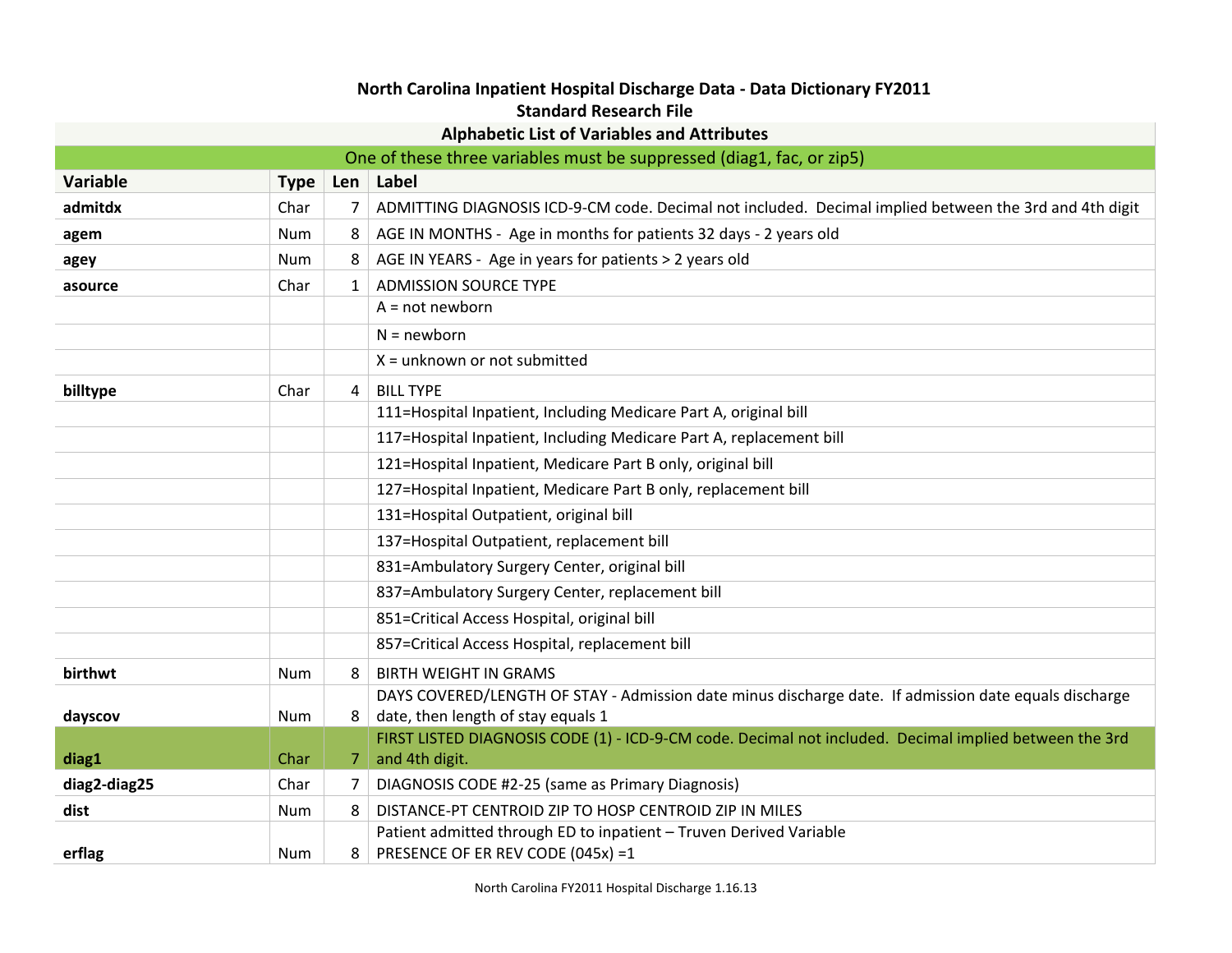| ethnicity | Char |    | $2$ ETHNICITY                                                                            |
|-----------|------|----|------------------------------------------------------------------------------------------|
|           |      |    | 1=Non-Hispanic                                                                           |
|           |      |    | 2=Hispanic                                                                               |
| fac       | Char | 11 | FACILITY ID - Hospital identification number                                             |
| fyear     | Char | 6  | FISCAL YEAR - Four digit fiscal year                                                     |
| hcfadrg   | Char | 6  | <b>CMS Diagnosis-Related Groups (DRG)</b>                                                |
| hcfamdc   | Char | 6  | <b>CMS Major Diagnostic Categories (MDC)</b>                                             |
|           |      |    | 0=Ungroupable                                                                            |
|           |      |    | 1=Diseases and disorders of the nervous system                                           |
|           |      |    | 2=Diseases and disorders of the eye                                                      |
|           |      |    | 3=Diseases and disorders of the ear, nose, mouth and throat                              |
|           |      |    | 4=Diseases and disorders of the respiratory system                                       |
|           |      |    | 5=Diseases and disorders of the circulatory system                                       |
|           |      |    | 6=Diseases and disorders of the digestive system                                         |
|           |      |    | 7=Diseases and disorders of the hepatobiliary system and pancreas                        |
|           |      |    | 8=Diseases and disorders of the musculoskeletal system and connective tissue             |
|           |      |    | 9=Diseases and disorders of the skin, subcutaneous tissue and breast                     |
|           |      |    | 10=Endocrine, nutritional and metabolic diseases and disorders                           |
|           |      |    | 11=Diseases and disorders of the kidney and urinary tract                                |
|           |      |    | 12=Diseases and disorders of the male reproductive system                                |
|           |      |    | 13=Diseases and disorders of the female reproductive system                              |
|           |      |    | 14=Pregnancy, childbirth and the puerperium                                              |
|           |      |    | 15=Newborns and other neonates with conditions originating in the perinatal period       |
|           |      |    | 16=Diseases and disorders of the blood, blood forming organs and immunological disorders |
|           |      |    | 17=Myeloproliferative diseases and disorders, and poorly differentiated neoplasms        |
|           |      |    | 18=Infectious and parasitic diseases (systemic or unspecified sites)                     |
|           |      |    | 19=Mental diseases and disorders                                                         |
|           |      |    | 20=Alcohol/drug use and alcohol/drug induced organic mental disorders                    |
|           |      |    | 21=Injuries, poisonings and toxic effects of drugs                                       |
|           |      |    | 22=Burns                                                                                 |
|           |      |    | 23=Factors influencing health status and other contacts with health services             |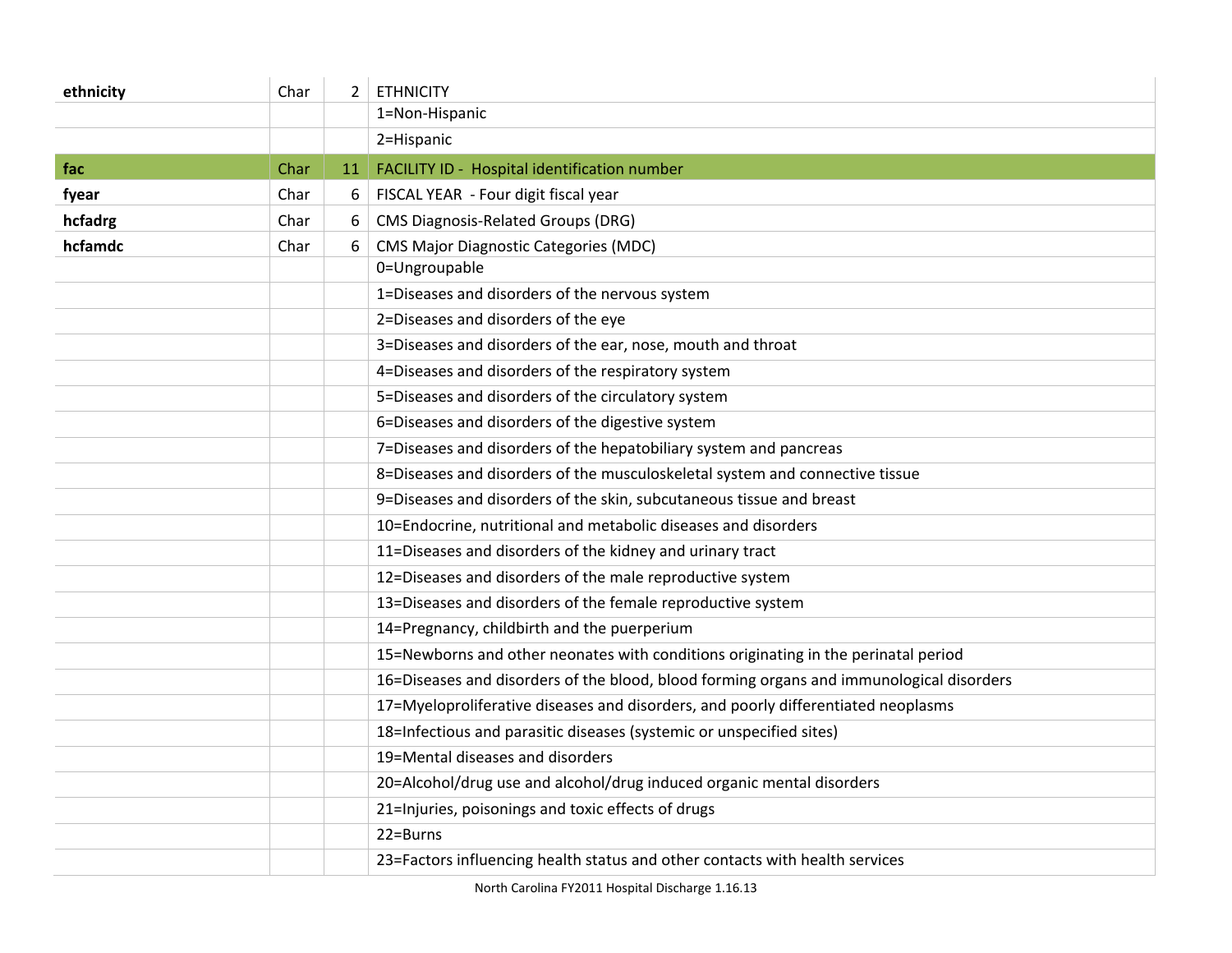|           |            |                | 24=Multiple significant trauma                                        |
|-----------|------------|----------------|-----------------------------------------------------------------------|
|           |            |                | 25=Human immunodeficiency virus infections                            |
|           |            |                | Indication of Operating Room Use during stay, Truven Derived Variable |
| orflag    | <b>Num</b> | 8              | PRESENCE OF Operating Room (OR REV CODE (036x) = 1                    |
| patst     | Char       | $\overline{2}$ | <b>PATIENT STATE - State Abbreviation</b>                             |
| payer1    | Char       | $\mathbf{2}$   | PRIMARY PAYER CODE - State-specific payer code                        |
|           |            |                | 09=Self Pay (historical P)                                            |
|           |            |                | 10=Central Certification (historical F)                               |
|           |            |                | 11=Other Non-Federal Progra (historical X)                            |
|           |            |                | 12=Preferred Provider Organization (PPO) (historical Z)               |
|           |            |                | 13=Point of Service (POS) (historical Y)                              |
|           |            |                | 14=Exclusive Provider Organization (EPO) (historical J)               |
|           |            |                | 15=Indemnity Insurance (Historical L                                  |
|           |            |                | 16=Health Maintenance Organization (HMO) Medicare Risk (Historical K) |
|           |            |                | BL=Blue Cross & Blue Shield (historical B)                            |
|           |            |                | CH=Champus                                                            |
|           |            |                | CI=Commercial Insurance (historical I)                                |
|           |            |                | DS=Disability (historical G)                                          |
|           |            |                | HM=Health Maintenance Organization (HMO) (historical H)               |
|           |            |                | LI=Liability (historical Q)                                           |
|           |            |                | LM=Liability Medical (historical R)                                   |
|           |            |                | MA=Medicare Part A (historical M)                                     |
|           |            |                | MB=Medicare Part B (historical T)                                     |
|           |            |                | MC=Medicaid (historical D)                                            |
|           |            |                | OF=Other federal program (historical V)                               |
|           |            |                | TV=Title V (historical 1)                                             |
|           |            |                | VA=Veteran Administration Plan (historical 2)                         |
|           |            |                | WC=Workers Compensation Health Claim (historical W)                   |
|           |            |                | ZZ=Mutually defined unknown (historical U)                            |
| payer2-3  | Char       | $\mathbf{2}$   | PAYER CODE 2-3 - secondary payer sources                              |
| paysub1-3 | Char       | 4              | PAYER SUBCLASS 1-3 - Payer sub-classification code                    |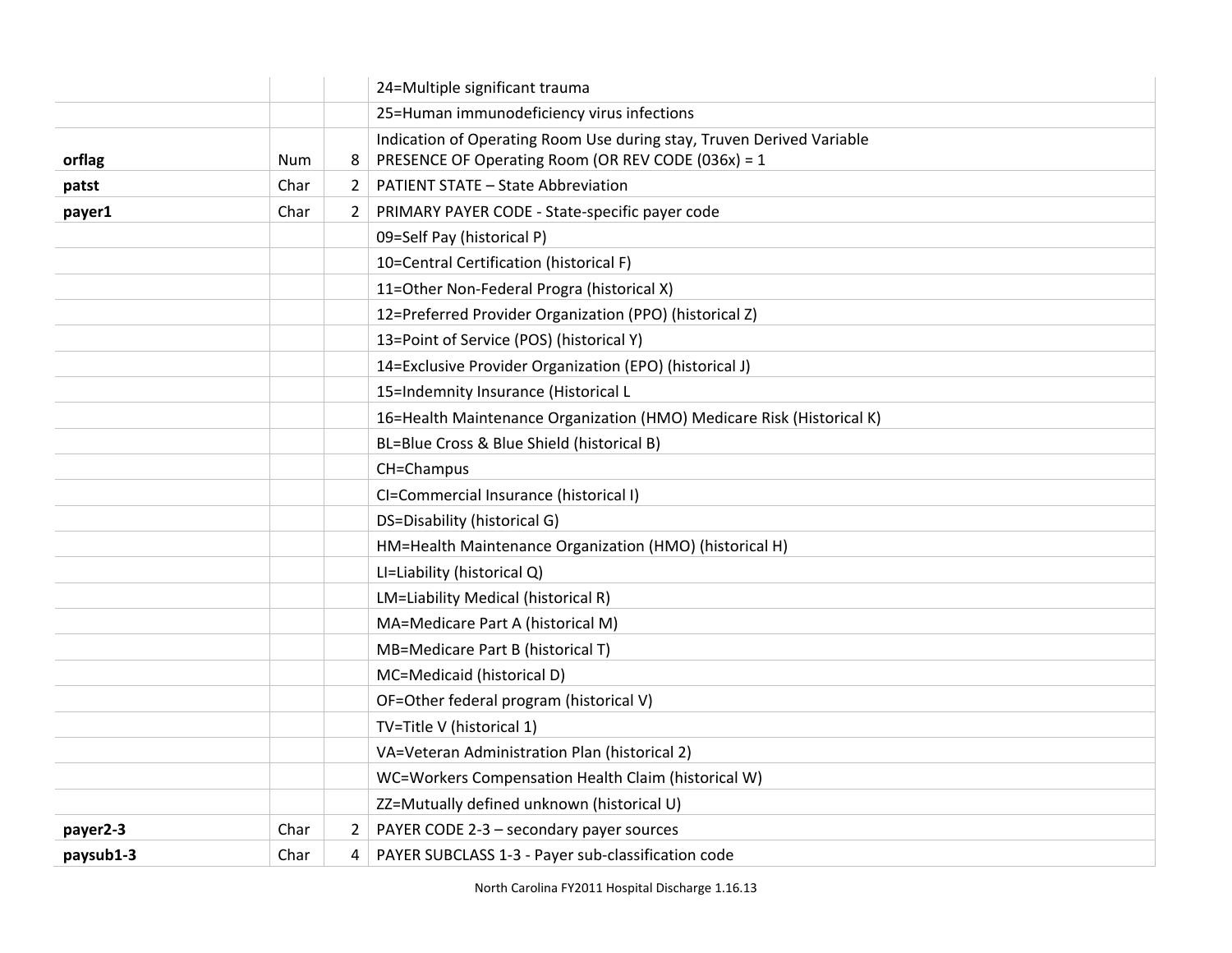|            |            |              | FIRST LISTED PROCEDURE CODE - ICD-9-CM Procedure Code. Decimal not included. The decimal is implied                                                                         |
|------------|------------|--------------|-----------------------------------------------------------------------------------------------------------------------------------------------------------------------------|
| proccd1    | Char       | 7            | between the 2nd and 3rd digits.                                                                                                                                             |
| proccd2-20 | Char       | 7            | PROCEDURE CODE #2-20 - same as primary procedure code                                                                                                                       |
|            |            |              | DAYS FROM ADMIT TO PROC1 - The number of days elapsed from the admission date to the procedure date.                                                                        |
| procdy1    | <b>Num</b> | 8            | A procedure can take place up to 2 days prior to the admission date. Thus, this number can be negative.<br>Zeros indicate the procedure is performed on the admission date. |
| procdy2-20 | <b>Num</b> | 8            | DAYS FROM ADMIT TO PROC2-20 (same as procdy1)                                                                                                                               |
|            |            |              |                                                                                                                                                                             |
| ptcnty     | Char       | 3            | PATIENT COUNTY - 3 digit FIPS COUNTY CODE                                                                                                                                   |
| race       | Char       | $\mathbf{1}$ | <b>RACE</b>                                                                                                                                                                 |
|            |            |              | 1=American Indian (historical 1)                                                                                                                                            |
|            |            |              | 2=Asian (historical 2)                                                                                                                                                      |
|            |            |              | 3=Black or African-American (historical 3)                                                                                                                                  |
|            |            |              | 4=Native Hawaiian or Pacific Islander (historical 2)                                                                                                                        |
|            |            |              | 5=Caucasian (historical 4)                                                                                                                                                  |
|            |            |              | 6=Other race                                                                                                                                                                |
|            |            |              | 9=Patient declined or unavailable                                                                                                                                           |
| revchg1    | Num        | 8            | ROUTINE CHARGES - Routine charges, sum of revenue codes 101,110 - 179                                                                                                       |
| revchg2    | Num        | 8            | ICU/CCU CHARGES - ICU / CCU charges, sum of revenue codes 200-219                                                                                                           |
| revchg3    | Num        | 8            | SURGERY CHARGES - Surgical charges, sum of revenue codes 360-379,710 - 729                                                                                                  |
| revchg4    | Num        | 8            | LAB CHARGES - Lab and blood charges, sum of revenue codes 300 -319, 390 - 399, 740 - 759                                                                                    |
| revchg5    | <b>Num</b> | 8            | PHARMACY CHARGES - Pharmacy charge, sum of revenue codes 250 - 269,630 - 639.                                                                                               |
| revchg6    | <b>Num</b> | 8            | RADIOLOGY CHARGES - Radiology charge, sum of revenue codes $280 - 289,320 - 359,400 - 409$                                                                                  |
| revchg7    | <b>Num</b> | 8            | RESPIRATORY CHARGES - Respiratory charge, sum of revenue codes 410 - 419,460 - 469                                                                                          |
| revchg8    | Num        | 8            | THERAPY CHARGES - Therapy charge, sum of revenue codes 420 - 449,470 - 479                                                                                                  |
| revchg9    | Num        | 8            | SUPPLIES CHARGES - Supplies charge, sum of revenue codes 270 - 279, 620 - 629                                                                                               |
|            |            |              | OTHER CHARGES - Other charges, sum of revenue codes 70-77; 100;180-189; 220-249; 290-299; 380-389;                                                                          |
| revchg10   | Num        | 8            | 450-459; 480-619; 640-669; 700-709; 730-739; 760-769; 790-859; 880-929; 940-949; 960-999                                                                                    |
| servline   | Char       | 6            | <b>SERVICE LINE</b>                                                                                                                                                         |
|            |            |              | $1 = \text{CARDIAC CARE}$ (Medical)                                                                                                                                         |
|            |            |              | 2 = CARDIAC CARE (Surgical)                                                                                                                                                 |
|            |            |              | 3 = CANCER CARE (Medical)                                                                                                                                                   |
|            |            |              | 4 = CANCER CARE (Surgical)                                                                                                                                                  |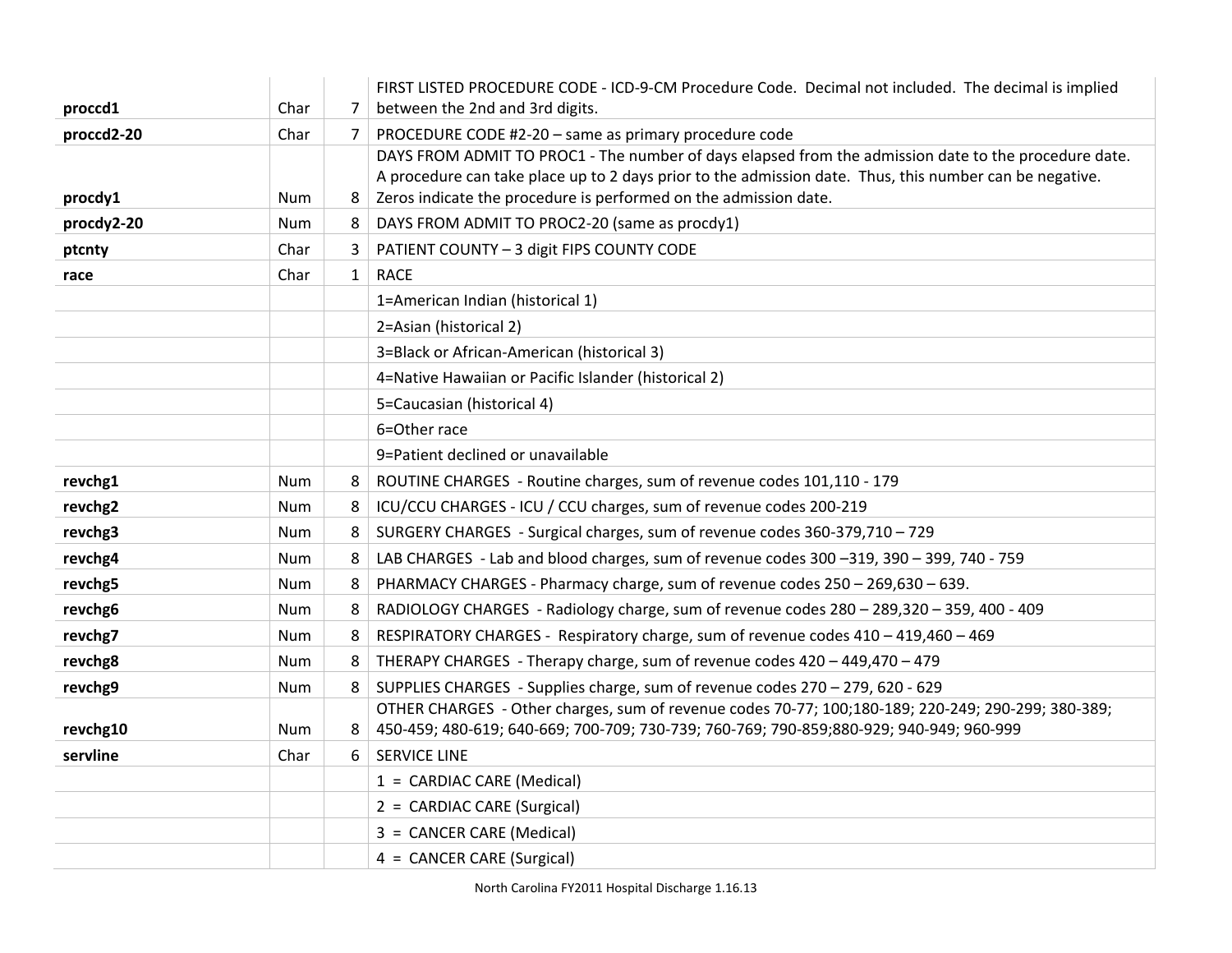|        |      |              | 5 = NEUROLOGICAL (Medical)                                                                                            |
|--------|------|--------------|-----------------------------------------------------------------------------------------------------------------------|
|        |      |              | 6 = NEUROLOGICAL (Surgical)                                                                                           |
|        |      |              | 7 = RENAL / UROLOGY (Medical)                                                                                         |
|        |      |              | 8 = RENAL / UROLOGY (Surgical)                                                                                        |
|        |      |              | 9 = WOMENS HEALTH                                                                                                     |
|        |      |              | 10 = ORTHOPEDICS (Medical)                                                                                            |
|        |      |              | 11 = ORTHOPEDICS (Surgical)                                                                                           |
|        |      |              | 12 = RESPIRATORY                                                                                                      |
|        |      |              | $13 = MEDICINE$                                                                                                       |
|        |      |              | 14 = GENERAL SURGERY                                                                                                  |
|        |      |              | 15 = OTHER SURGERY                                                                                                    |
|        |      |              | $16 = NEWBORN$                                                                                                        |
|        |      |              | 17 = PSYCHIATRY                                                                                                       |
|        |      |              | 18 = OPHTHALMOLOGY                                                                                                    |
|        |      |              | 19 = TRAUMA (Medical)                                                                                                 |
|        |      |              | 20 = TRAUMA (Surgical)                                                                                                |
|        |      |              | $21 = DENTAL$                                                                                                         |
|        |      |              | 22 = SUBSTANCE ABUSE                                                                                                  |
|        |      |              | 23 = MISCELLANEOUS                                                                                                    |
|        |      |              | 24 = OBSTETRICS                                                                                                       |
| sex    | Char | 1            | SEX - F = FEMALE, M= MALE U=UNKNOWN                                                                                   |
| source | Char | $\mathbf{1}$ | POINT OF ORIGIN                                                                                                       |
|        |      |              | 1=Non-health care facility point of origin                                                                            |
|        |      |              | 2=Clinic or physician's office                                                                                        |
|        |      |              | 4=Transfer from a hospital (different facility)                                                                       |
|        |      |              | 5=Transfer from a skilled nursing facility (SNF), intermediate care facility (ICF), or assisted living facility (ALF) |
|        |      |              | 5=Born inside this hospital                                                                                           |
|        |      |              | 6=Transfer from another health care facility                                                                          |
|        |      |              | 6=Born outside this hospital                                                                                          |
|        |      |              | 8=Court/law enforcement                                                                                               |
|        |      |              | 9=Information not available                                                                                           |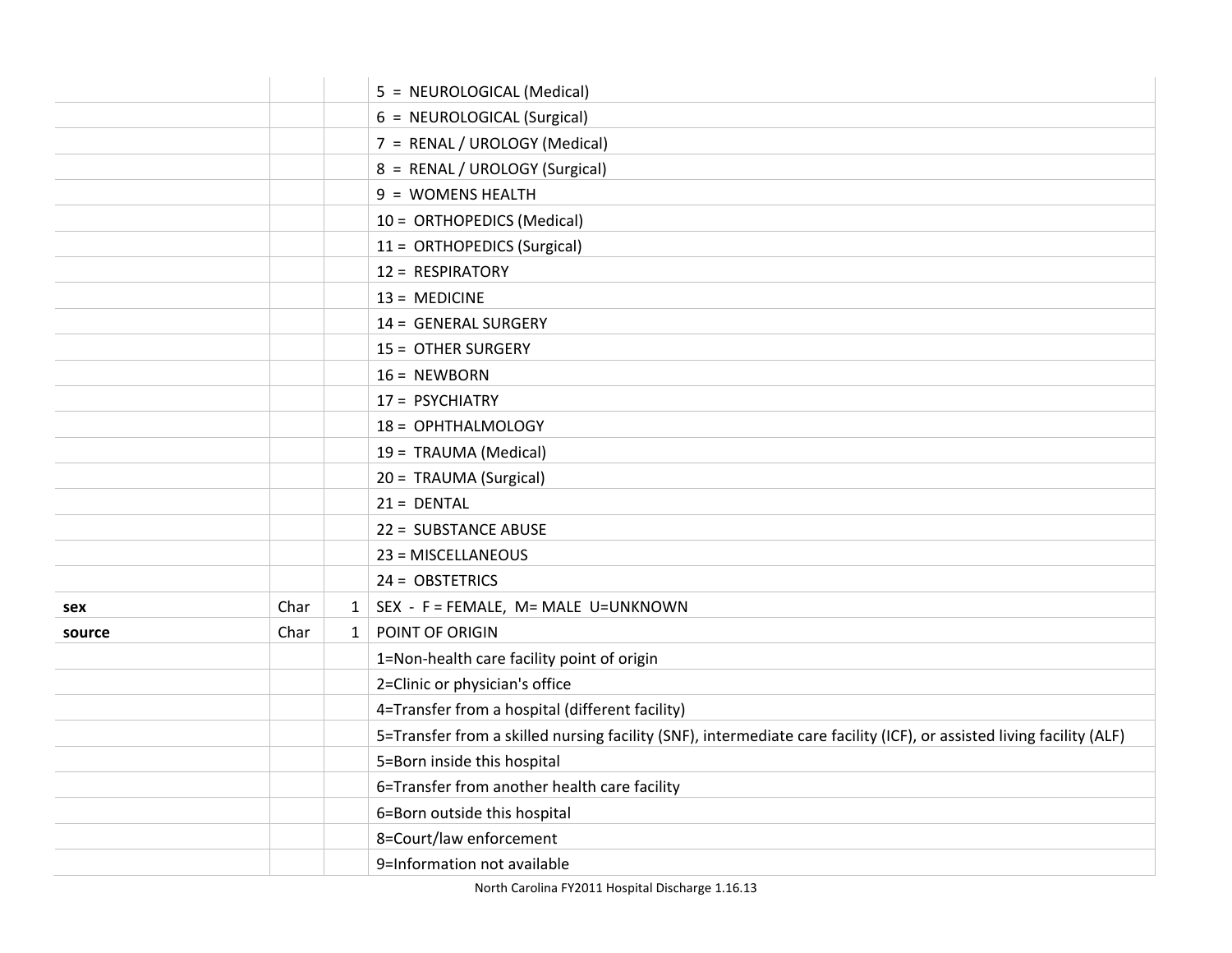|        |      |              | D=Transfer from one distinct unit of the hospital to another distinct unit of the same hospital resulting in a<br>separate claim to the payer |
|--------|------|--------------|-----------------------------------------------------------------------------------------------------------------------------------------------|
|        |      |              | E=Transfer from ambulatory surgery center                                                                                                     |
|        |      |              | F=Transfer from a hospice facility                                                                                                            |
| status | Char | 6            | PATIENT DISPOSITION                                                                                                                           |
|        |      |              | 1=Discharged to home or self-care (routine discharge)                                                                                         |
|        |      |              | 2=Discharged/transferred to a short term general hospital for inpatient care                                                                  |
|        |      |              | 3=Discharged/Transferred to skilled nursing facility (SNF) with Medicare certification                                                        |
|        |      |              | 4=Discharged/transferred to a facility that provides custodial or supportive care                                                             |
|        |      |              | 5=Discharged/transferred to a designated cancer center or children's hospital                                                                 |
|        |      |              | 6=Discharged/Transferred to home under care of organized home health service organization                                                     |
|        |      |              | 7=Left against medical advice or discontinued treatment                                                                                       |
|        |      |              | 9=Admitted as an inpatient to this hospital                                                                                                   |
|        |      |              | 20=Expired                                                                                                                                    |
|        |      |              | 21=Discharged/Transferred to Court/Law enforcement                                                                                            |
|        |      |              | 30=Still a patient                                                                                                                            |
|        |      |              | 40=Expired at home                                                                                                                            |
|        |      |              | 41=Expired in a medical facility (eg hospital, SNF, ICF or free standing hospice)                                                             |
|        |      |              | 43=Discharged/transferred to a federal health care facility                                                                                   |
|        |      |              | 50=Hospice - home                                                                                                                             |
|        |      |              | 51=Hospice- Medical facility (certified) providing hospice level of care                                                                      |
|        |      |              | 61=Discharged/transferred to a hospital based Medicare approved swing bed                                                                     |
|        |      |              | 62=Discharged/transferred to an inpatient rehabilitation facility (IRF) including rehabilitation                                              |
|        |      |              | 63=Discharged/transferred to Medicare Certified long term care hospital LTCH                                                                  |
|        |      |              | 64=Discharged/transferred to a nursing facility certified under Medicaid but not certified under Medicare                                     |
|        |      |              | 65=Discharged/transferred to a psychiatric hospital or psychiatric distinct part unit of hospital                                             |
|        |      |              | 66=Discharged/transferred to Critical Access Hospital CAH                                                                                     |
|        |      |              | 70=Discharged/Transferred to another type of health care institution not defined elsewhere in this list                                       |
| totchg | Num  | 8            | TOTAL CHARGES - Total charges, actual submitted value                                                                                         |
| type   | Char | $\mathbf{1}$ | <b>ADMIT TYPE</b>                                                                                                                             |
|        |      |              | 1=Emergency                                                                                                                                   |